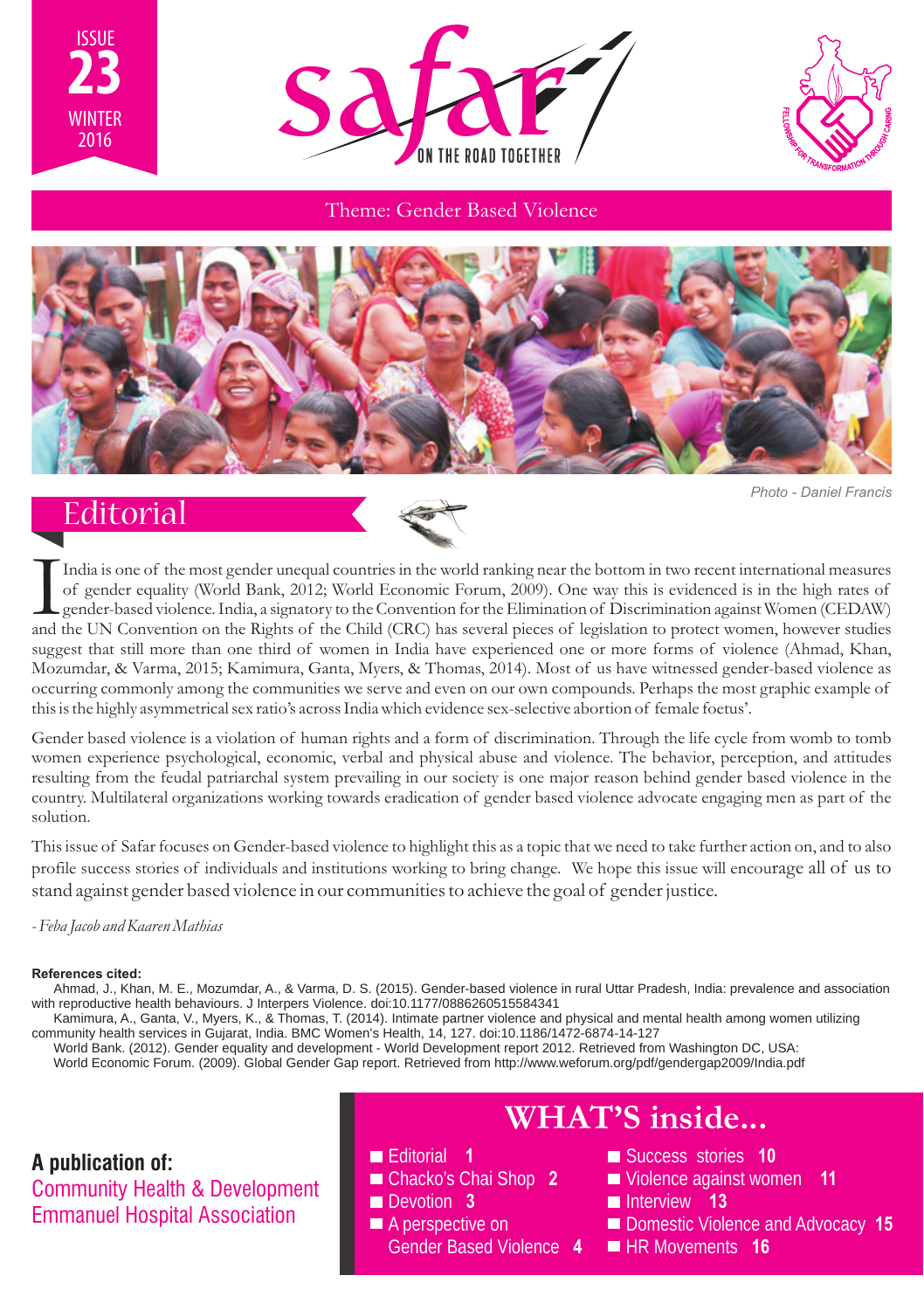# Chacko's Chai column

omestic violence against women is a serious<br>problem in India. Overall, one third of women aged 15-49 have experienced physical violence and about 1 in 10 have experienced sexual violence. In total, 35 percent have experienced physical or sexual violence. This figure translates into millions of women who have suffered, and continue to suffer, at the hands of husbands and other family members. NFHS-3 collected information from married and unmarried women aged 15-49 about their experience of physical and sexual violence. Married women were also asked about their experience of emotional violence. NFHS-3 findings underscore the extent and severity of violence against women in India, especially married women.

## **Violence by husbands against wives is widespread:**

- Married women are more likely to experience physical or sexual violence by their husband than by anyone else.
- Nearly two in five (37 percent) married women have experienced some form of physical or sexual violence by their husband.
- n One in four married women had experienced physical or sexual violence by their husband in the 12 months preceding the survey.
- The cycle of domestic violence is repeated across generations. Women whose mothers were beaten by their fathers are twice as likely to experience violence as women whose mothers were not beaten by their fathers: 60 percent, compared with 30 percent.
- Women married to men who get drunk frequently are more than twice as likely to experience violence as women whose husbands do not drink alcohol at all. However, even though alcohol is important, it is not the only factor accounting for the high prevalence of violence against women, as 30 percent of women whose husbands do



*Photo - Daniel Francis* 

not drink have experienced spousal violence.

### **Majority of women and men say that a husband is justified in beating his wife**

- $\blacksquare$  More than half of women (54 percent) and men (51 percent) agree that it is justifiable for a husband to beat his wife under some circumstances.
- Women and men most often agree that wife beating is justified when the wife disrespects her in-laws.
- Neglect of the house or children is the second most commonly agreed justification for wife beating for both women and men.

The above data from an NHFS report is shocking. How can EHA make a difference in a situation like this? Christians are not immune to this - earlier research showed that even pastors felt justified in abusing their wives! I think we need to start with our own hospital communities! Sensitizing staff about this issue is vital. Having a discussion during staff meetings, doing some of the lessons from 'Badte Kadam' on gender roles, and creating safe mechanisms for the abused to report to authorities may be some practical steps. Community health programs may have to do awareness programs, discussions in self-help groups, VHSNCs, and other community fora they are involved in. Let's all work towards gender violence free communities in our situations.

**Dr Ashok Chacko**, *Director - EHA's Community Health and Development Programme*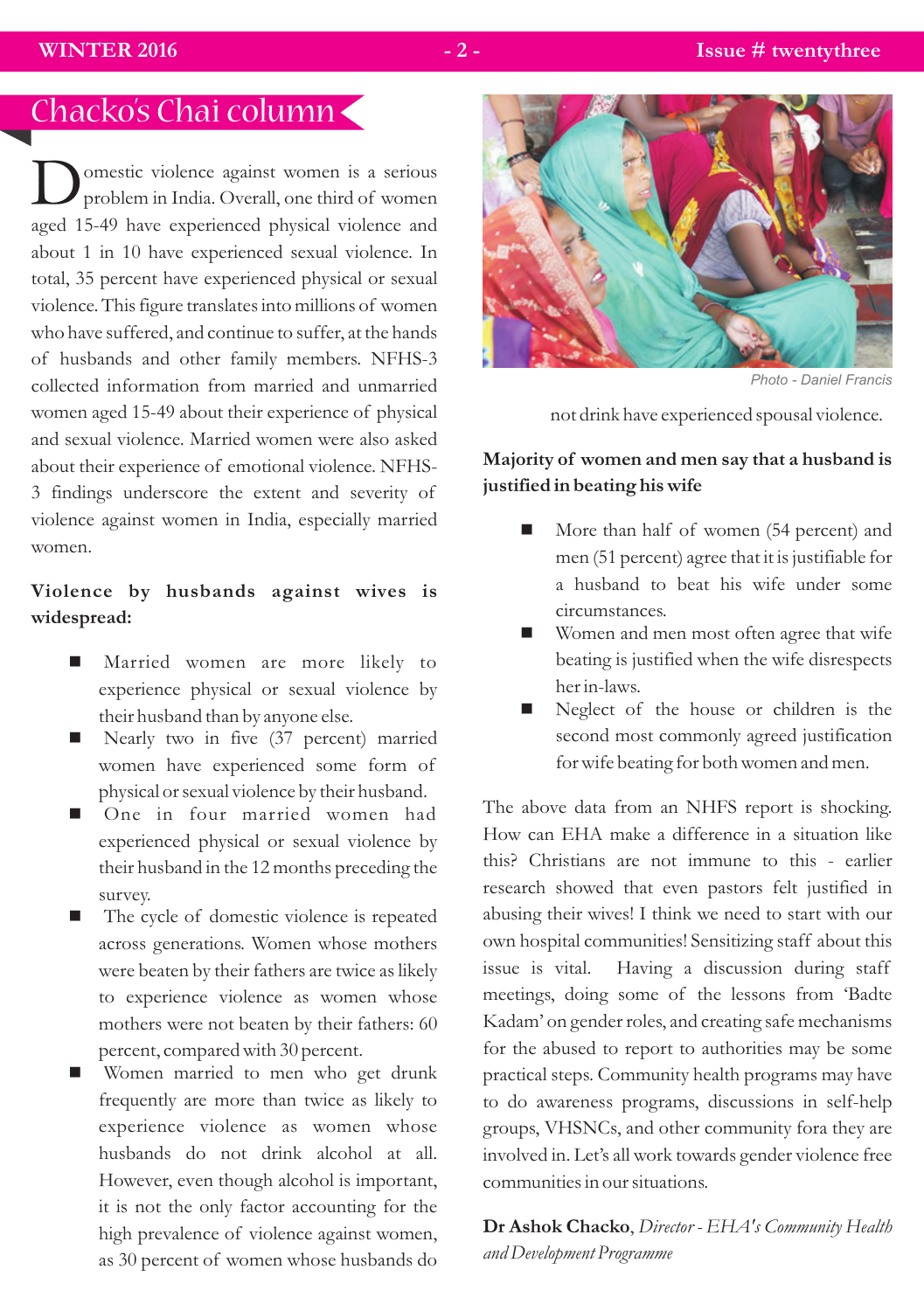## Devotion

# Gender Based Violence

[ *Rev. Prakash George* ]

ender-based violence is violence that is  $\mathbf J$  directed against a person on the basis of gender. It constitutes a breach of the fundamental right to life, liberty, security, dignity, equality between women and men, non-discrimination, and physical and mental integrity.

Gender-based violence and violence against women are terms that are often used interchangeably, as most gender-based violence is inflicted by men on women and girls. However, it is important to retain the 'gender-based' aspect of the concept as this highlights the fact that violence against women is an expression of power inequalities between women and men (http://eige.europa.eu/gender-basedviolence/what-is-gender-based-violence).

Do the Scriptures have anything to say about this subject? Reading through the Scriptures we understand that violence based on gender is unacceptable because man and woman are created in the image of God. Both are equal before God and cannot be discriminated against through violence. In redemption through Jesus Christ God has broken down the barriers that existed between man and woman. (Galatians 3:28)

There may not be many injunctions against gender violence in the Bible but the emphasis is on how to care for the woman, especially the wife. Here are some guidelines:

**1.** Love your wife as Christ loved the Church. (Ephesians 5:25)

**2.** Love your wife in the same way that you love your body and your life. (Ephesians 5:28-33)

**3.** Be considerate as you live with your wife, with respect ... (1 Peter 3:7)



*Photo - Daniel Francis* 

**4.** Do not be harsh with your wife. (Colossians 3:19)

**5.** The husband's body does not belong to him alone but also to his wife. (1 Corinthians 7:3-5) **6.** Rejoice in your wife all your life. Let her body satisfy you. Be captivated with her. (Proverbs 5:18-19)

**7.** Women may be dressed in simple clothing, with a quiet and serious air; not with vanity about her hair and gold or jewels or expensive clothing;(1 Timothy 2:9)

**8.** Do not be captivated by other women. (Proverbs 5:20)

**9.** Call your wife 'blessed' and praise her. (Proverbs 31:28-29)

**10.** Honor your marriage; keep it pure by remaining true to your wife in every way. (Hebrews 13:4)

**11.** Be thankful for your wife and realize the favor you have received from God. (Proverbs 18:22)

**12.** Be one flesh with your wife in every way. (Matthew 19:5)

Another way gender violence is perpetuated in our country is through "gendercide" wherein selectively female fetuses are destroyed before they are born. This is abhorrent to God. We need to be voices which will put an end to such violence.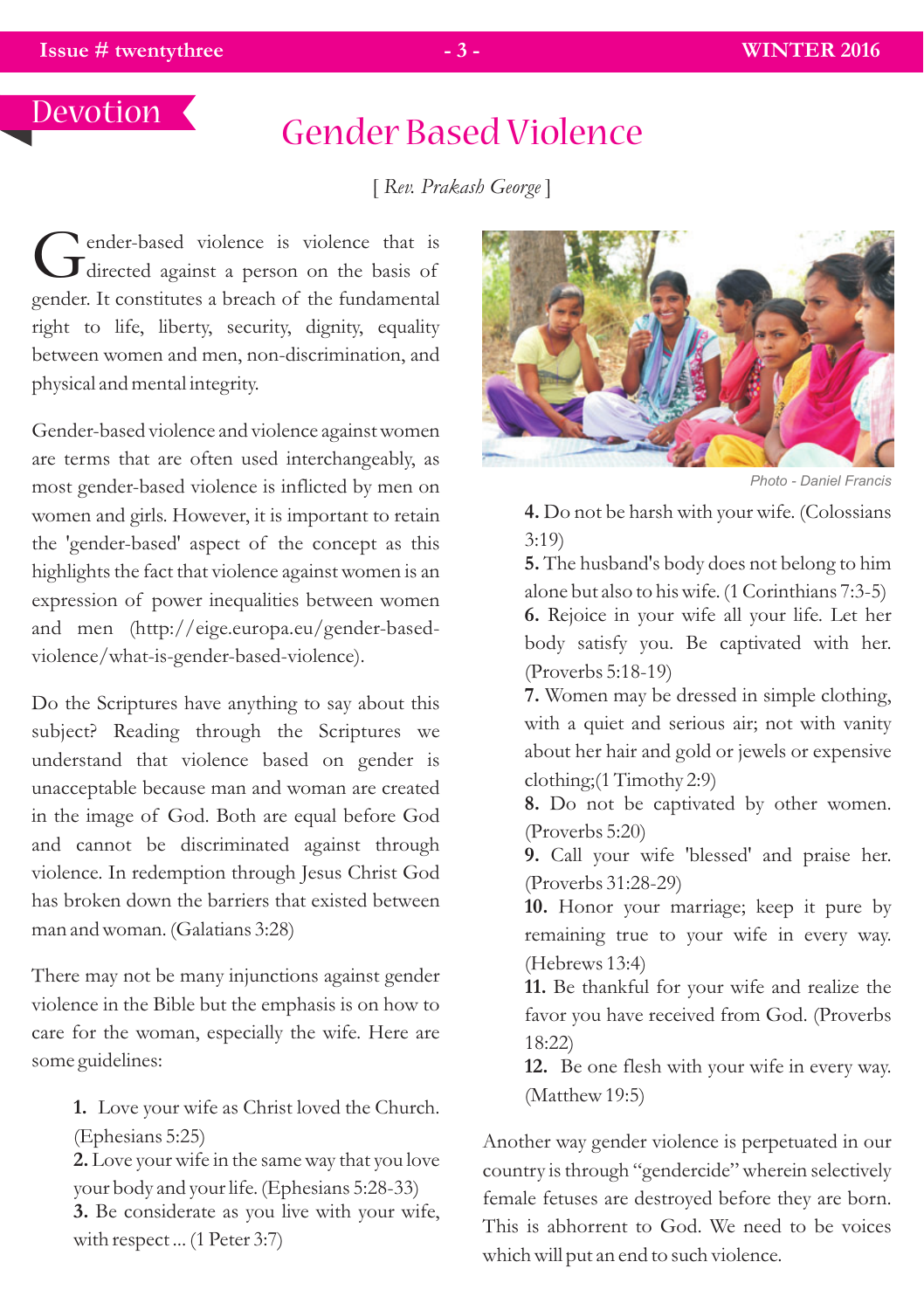# A perspective on Gender Based Violence

[ *Dr. Vandana Kanth, Project Director, Department of Community Health & Development, Duncan Hospital* ]

It does not hurt much when my husband beats me as I forget after some time and also pain vanishes but the words that he uses to degrade and disrespect me kill my soul and spirit and I cannot bear it.

#### One woman during Focus Group Discussion, India

#### **What is gender-based violence?**

Gender based Violence (1) is an umbrella term for any harmful threat or act directed at an individual or group based on actual or perceived biological sex, gender identity and /or expression, sexual orientation, and/or lack of adherence to varying socially constructed norms around masculinity and femininity. It is rooted in structural gender inequalities, patriarchy, and power imbalance. GBV is typically characterized by the use or threat of physical, psychological, sexual, 1 economic, legal, political, social, and other forms of control and/or abuse. GBV impacts individuals across the life course and has direct and indirect costs to families, communities, economics, global public health and development.

- The UN Declaration on the Elimination of Violence Against Women states that:
- · Violence against women is a manifestation of historically unequal power relations between men and women" and that "violence against women is one of the crucial social mechanisms by which women are forced into a subordinate position compared with men

· Kofi Annan, Secretary General of the United Nations, declared in a 2006 report posted on the United Nations Development Fund for Women (UNIFEM) website that:

Violence against women and girls is a problem of ? pandemic proportions. At least one out of every three women around the world has been beaten, coerced into sex, or otherwise abused in her lifetime with the abuser usually someone known to her.

The Istanbul Convention, provides the following definition of violence against women:

· "Violence against women" is understood as a violation of human rights and a form of discrimination against women and shall mean all acts of gender-based violence that result in, or are likely to result in, physical, sexual, psychological or economic harm or suffering to women, including threats of such acts, coercion or arbitrary deprivation of liberty, whether occurring in public or in private life

#### **Populations affected by GBV**

Women and girls across the life course are most at-risk and disproportionately affected by GBV. It is experience by individuals across the spectrum of gender identities and gender expression. Men & boys also experience GBV. Certain vulnerable populations may experience increased risk of GBV including, but not limited to, lesbian, gay, bisexual, transgender, or intersex (LGBTI), migrants, refugees, the internally displaced, older persons, and widows.

**Milestones on the international level for the** 

- **prevention of violence against women:**<br> **The 1979 Convention on the Elimination of All** Forms of Discrimination against Women (CEDAW), which recognizes violence as a part of
- discrimination against women<br>■ The 1993 World Conference on Human Rights which recognized violence against women as a human rights violation and which contributed to
- the following UN declaration.<br>■ The 1993 UN Declaration on the Elimination of Violence against Women was the first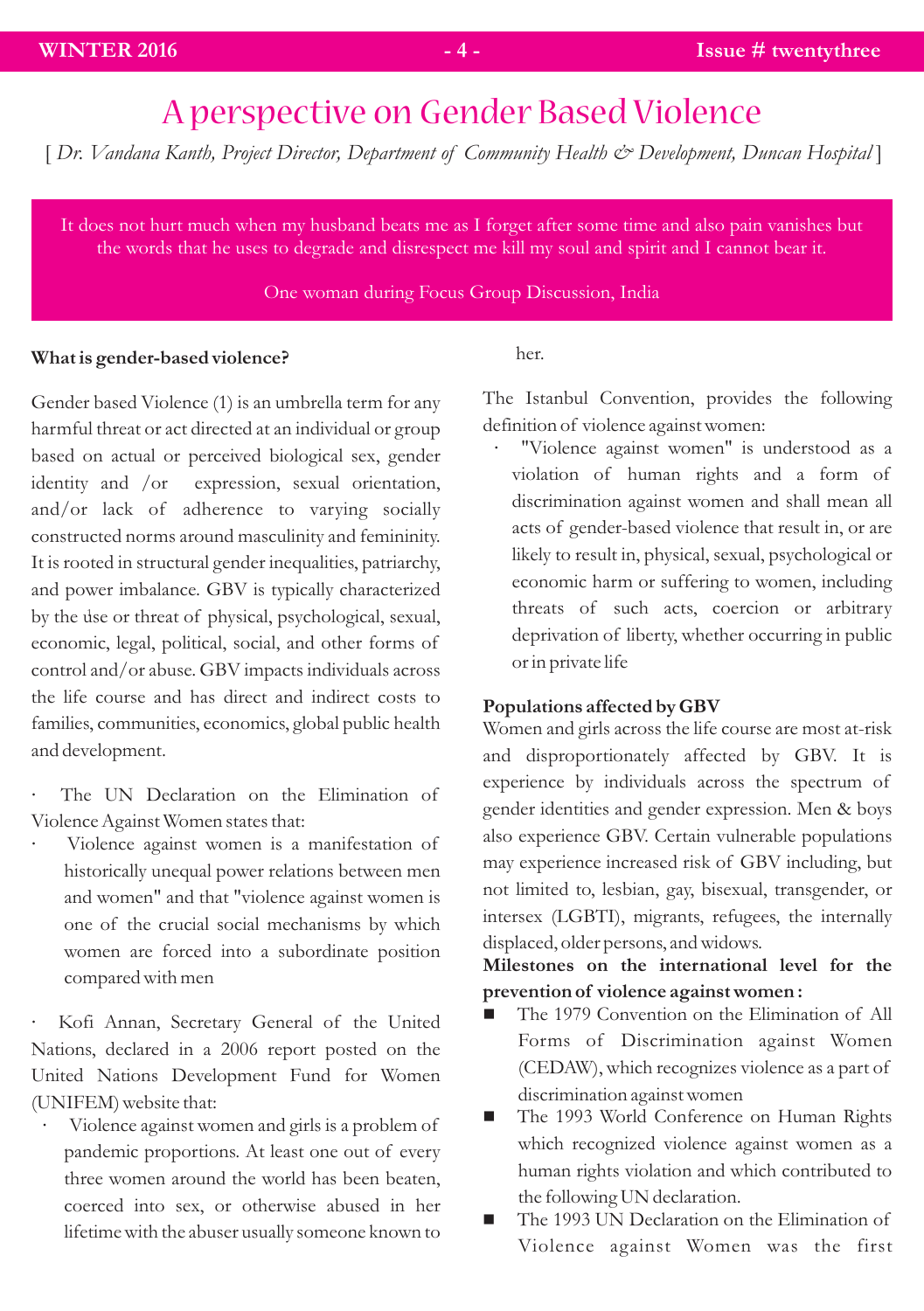#### **Issue # twentythree**   $\overline{\phantom{a}}$  **- 5 -** WINTER 2016

international instrument explicitly defining and addressing violence against women. This document specifically refers to the historically forever-present nature of gender inequalities in understanding violence against women.

**"If we wear modern or short dresses , the men in our community say that this girl in a way is giving us a hint that she wants to be raped"** 

#### **Anonymous , Brazil**

- The 1994 International Conference on Population and Development, linking violence
- nagainst women to reproductive health and rights In 1996, the World Health Assembly declared violence a major public health issue, and included intimate partner violence and sexual violence, two kinds of violence which are often perpetrated as
- violence against women.<br>
In 1999, the UN adopted Optional Protocol to the Convention on the Elimination of All Forms of Discrimination against Women and designated November 25th as the international Day for the
- nElimination of Violence against Women In 2002, the World Health Organization published the first World Report on Violence and Health, which addressed many types of violence
- and their effect on public health.<br>■ In 2004, the World Health Organizationpublished its "Multi-Country Study on Women's Health and
- Domestic Violence against Women".<br>■ The 2006 UN Secretary General's "In-depth study on all forms of violence against women," the first comprehensive international document on the
- nissue. The 2011 Council of Europe Convention on preventing and combating violence against women and domestic violence, which is the second regional legally-binding instrument on
- violence against women and girls.<br>
In 2013, the United Nation Commission on the Status of (CSW) adopted, by consensus, Agreed Conclusions on the elimination and prevention of all forms of violence against women and girls

Also in 2013, the UN General Assembly passed its first resolution urging states to put in place gender-specific laws and policies for the protection of women's human rights and to ensure that defenders themselves are involved in the design and implementation of these measures.

#### **GBV - where it occurs**

GBV is a global problem. It occurs in every country and society. It happens in public and private settings including, but not limited to, digital and online spaces, educational settings and schools, the home, workplaces and in transit (1).

According to Shuani (2), the most important causes of gender disparity are poverty, illiteracy, unemployment, social customs, beliefs, and attitudes towards women.

### **Power and Control Wheel to understand the pattern of abusive and violent behavior**

Physical and sexual assaults, or threats to commit them, are the most apparent forms of domestic violence and are usually the actions that allow others to become aware of the problem. However, regular use of other abusive behaviors by the abuser, when reinforced by one or more acts of physical violence, makes up a larger system of abuse. Although physical assaults may occur only once or occasionally, they instill threat of future violent attacks and allow the abuser to take control of someone's life and circumstances. The power and control diagram is a particularly helpful tool in understanding the overall pattern of abusive and violent behaviors, which are used by an abuser to establish and maintain control over his partner. Very often, one or more violent incidents are accompanied by an array of these other types of abuse. They are less easily identified, yet firmly establish a pattern of intimidation and control in the relationship.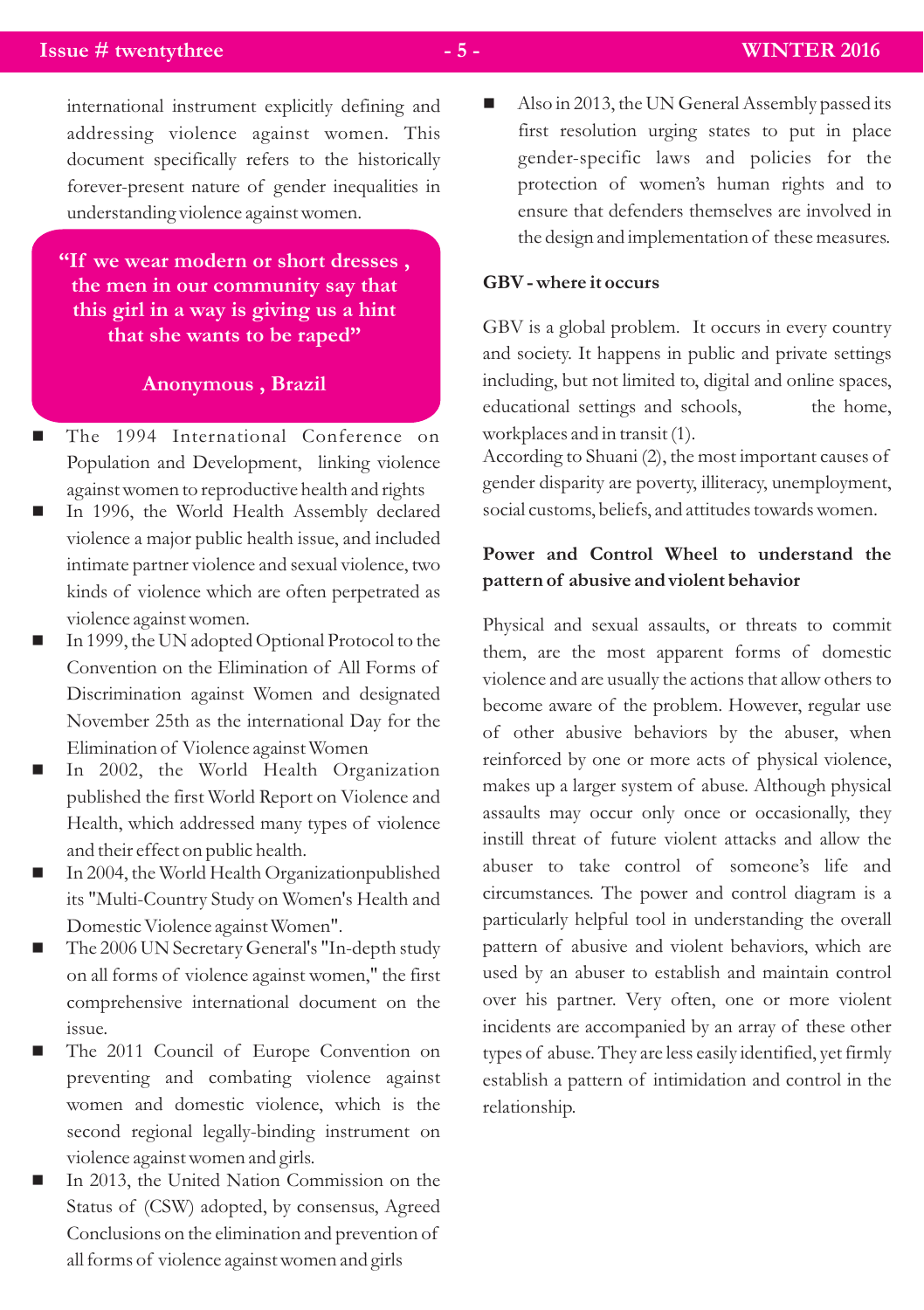# **Types of GBV**

| Throughout the life cycle (WHO's typology table) |  |  |  |  |
|--------------------------------------------------|--|--|--|--|
|--------------------------------------------------|--|--|--|--|

| Phase                        | Type of violence                                                                                                                                                                                                                                                                                                                                                                                                                                                       |
|------------------------------|------------------------------------------------------------------------------------------------------------------------------------------------------------------------------------------------------------------------------------------------------------------------------------------------------------------------------------------------------------------------------------------------------------------------------------------------------------------------|
| Pre-birth                    | Sex-selective abortion; effects of battering during pregnancy on birth outcomes                                                                                                                                                                                                                                                                                                                                                                                        |
| Infancy                      | Female infanticide; physical, sexual and psychological abuse                                                                                                                                                                                                                                                                                                                                                                                                           |
| Girlhood                     | Child marriage; female genital mutilation; physical, sexual and psychological<br>abuse; incest; child prostitution and pornography                                                                                                                                                                                                                                                                                                                                     |
| Adolescence and<br>adulthood | Dating and courtship violence (e.g. acid throwing and date rape); economically<br>coerced sex (e.g. school girls having sex with 'sugar daddies' in return for school<br>fees); incest; sexual abuse in the workplace; rape; sexual harassment; forced<br>prostitution and pornography; trafficking in women; partner violence; marital<br>rape; dowry abuse and murders; partner homicide; psychological abuse; abuse<br>of women with disabilities; forced pregnancy |
| Elderly                      | Child marriage; female genital mutilation; physical, sexual and psychological<br>abuse; incest; child prostitution and pornography                                                                                                                                                                                                                                                                                                                                     |

## VIOLENCE

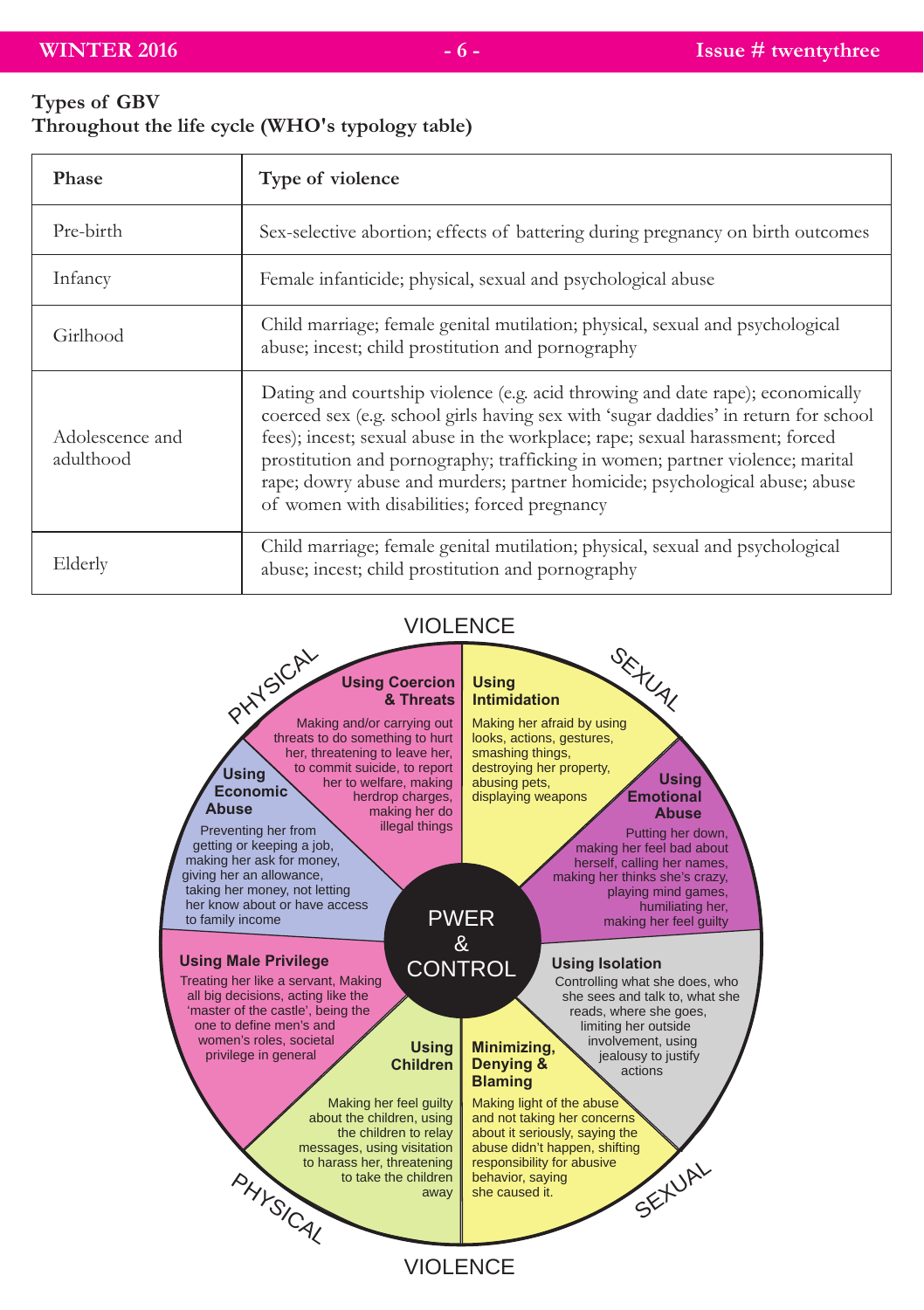| Year | Reported<br>violence | Reported<br>dowry death | Reported rapes | Reported cruelty<br>by a husband or<br>relatives |
|------|----------------------|-------------------------|----------------|--------------------------------------------------|
| 2008 | 195,856              | 8,172                   | 21,467         | 81,344                                           |
| 2009 | 203,804              | 8,383                   | 21,397         | 89,546                                           |
| 2010 | 213,585              | 8,391                   | 22,172         | 94,041                                           |
| 2011 | 213,585              | 8,618                   | 24,206         | 99,135                                           |
| 2012 | 244,270              | 8,233                   | 24,923         | 106,527                                          |

#### **GBV in India**

- According to the National Crime Records Bureau of India, reported incidents of crime against women increased 6.4% during 2012.
- n In January 2011, the International Men and Gender Equality Survey (IMAGES) Questionnaire reported that 24% of Indian men had committed sexual violence at some point during their lives.
- Every 9 minutes, a case of cruelty is committed by either of husband or a relative of the husband (4). From 2011 to 2012, there was a 7.5% increase in cruelty by husbands and relatives (3).
- In a 2013 study by the New Delhi-based think tank National Council for Applied Economic Research, over half of the married women surveyed said that they went through some sort of abuse in their married life.
- Studies also indicate that economic and social gains have put women at far greater risk in a deeply patriarchal country like India.
- One study suggests that In India, 70% of women are victims of domestic violence (5) and 38% of Indian men admit they have physically abused their partners (4).
- A 2014 report in Population and Development Review, a peer reviewed journal, shows that women who are more educated than their husbands are at higher risk of domestic violence as men see in it a way to re-assert their power and control over their wives.
- The last government study done in 2006, the National Family Health Survey (NFHS), revealed

that over 51 percent of Indian men didn't think it wrong to assault their wives. More shockingly, 54 percent of the women themselves felt such violence was justified on certain grounds.

■ GBV invariable affects children: According to Dallas County Intimate partner violence fatality review team interim report, 44.1% of the cases directly impacted at least one child.

#### **Challenges faced by women in accessing justice and limitations of measures:**

**Lack of criminalization.** In many places, acts of abuse, especially acts such as female genital mutilation, marital rape, forced marriage and child marriage, are not criminalized, or are illegal but widely tolerated, with the laws against them being rarely enforced.

**Lack of awareness of the existing laws.** In many places, although there are laws against violence many women do not know of their existence. This is especially the case with marital rape - its criminalization being very recent in most countries.

**Existing laws are insufficient, conflicting, and have no effect in practice.** Some laws on domestic violence conflict with other provisions and ultimately contradict their goals. Despite advances in legislation and policies, the lack of implementation of the measures put in place prevents significant progress in eradicating violence against women globally. This failure to apply existing laws and procedures is often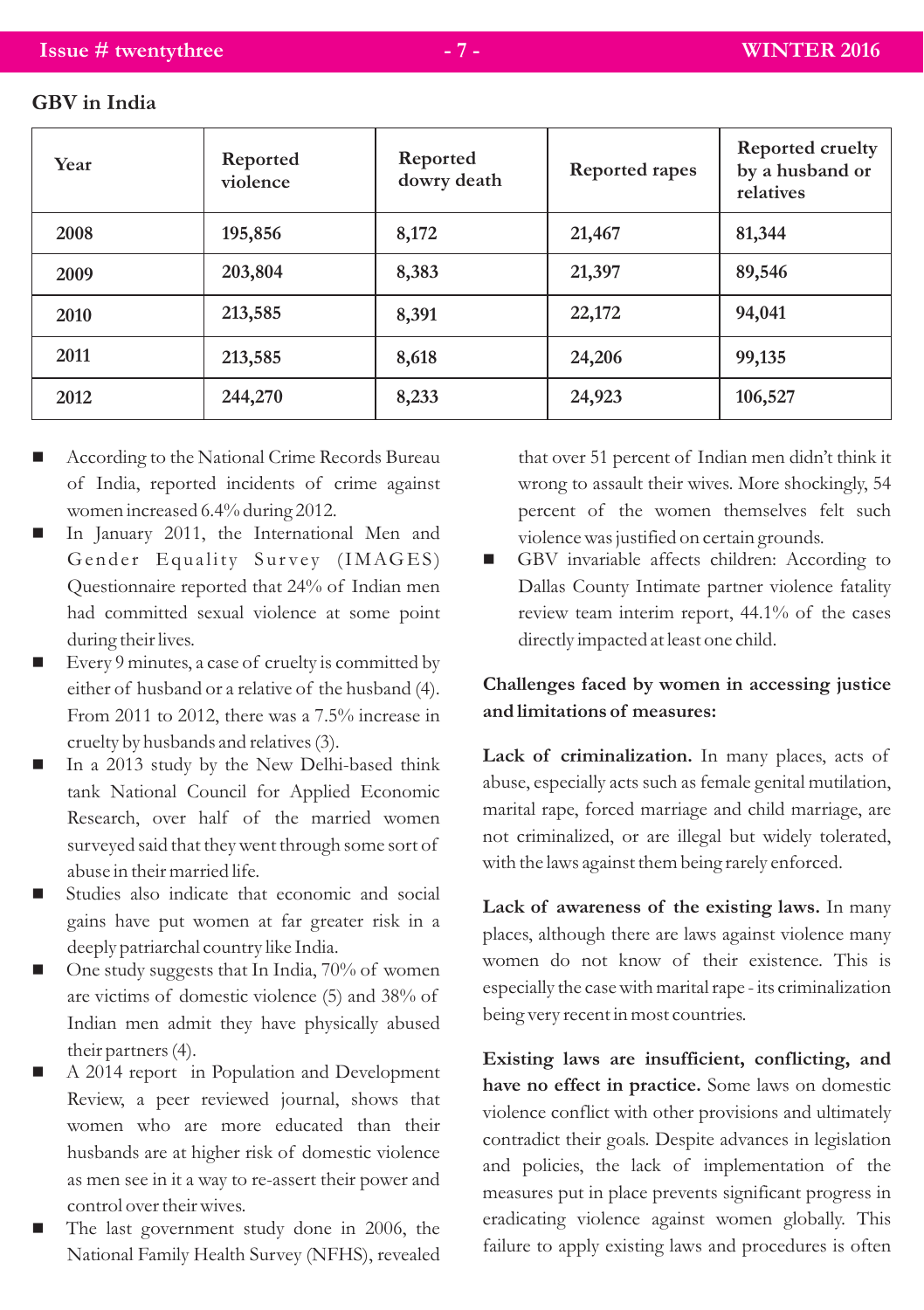due to the persisting issue of gender stereotyping. Another critical need is for fast-track courts to ensure cases get heard rapidly. The Indian legal system is notoriously slow and cases drag on for years, even decades.

**Lack of adequate crisis care including shelter homes.** Measures to address violence against women range from provision of emergency shelters and 24 hour hotlines for victims, including structural aids such as Transitional Housing, trauma recovery and day care centres inclusive of their children, parenting and legal classes, and skills training.

**There is a lot of pressure to stay married, I have found that even highly placed women don't like to reveal that they are divorced or separated. They will hide it as much as possible.**

**Veteran lawyer and women's rights activist Flavia Agnes**

However tougher laws alone cannot stem the tide of domestic violence if attitudes stay rooted in patriarchy.

Women who have experienced domestic violence and abuse often do not have a source of help or a place to go to seek refuge. Most often they have to return to their abusive husbands; some commit suicide. Their own families rarely help women in such circumstances.

**We see it on the part of the police, NGOs, stakeholders and religious authorities. The protection officer is supposed to collect evidence, file an order and take the victim to court. Instead the tactic is to tell her, 'He slapped you a few times that's all. Don't make a big deal and sort it out', and she is sent back to the hellhole.**

**Veteran lawyer and women's rights activist Flavia Agnes**

**It is important to sensitize men in ending domestic violence because men are the ones mostly involved in initiating domestic violence and so we must start from them. Nanduni, Sri Lanka**

It is extremely important to consider the role of men in combating domestic violence. Violence against any gender must be seen in totality and at a family level. Targeting and sensitizing only women is a one-sided approach which creates one- sided development.

**All of these horrific scenes flashed through my head of one of my now sweet little boys, grown up and hurting another person – hurting a woman. And suddenly, it was all clear to me. It hit home. This is our problem! This is our issue! This is my issue! There is no violence against women – no domestic violence, no dating abuse – without the abuser. And that, in great part, historically and statistically, is us! Men. How truly horrific that the only role we men are perceived to have played in this issue, is being the problem!**

**If we really want to end domestic violence we have to stop it before it starts. We have to change our culture. Men have to own violence against women as a man's issue – a man's problem. For men to be part of the solution we have to challenge the way we think, the way we behave and talk, the way we raise our children – both our sons and daughters. We have a responsibility to reach the next generation of men – boys my son's age – and challenge the way we look at women and look at ourselves.**

**Crayton Webb, US**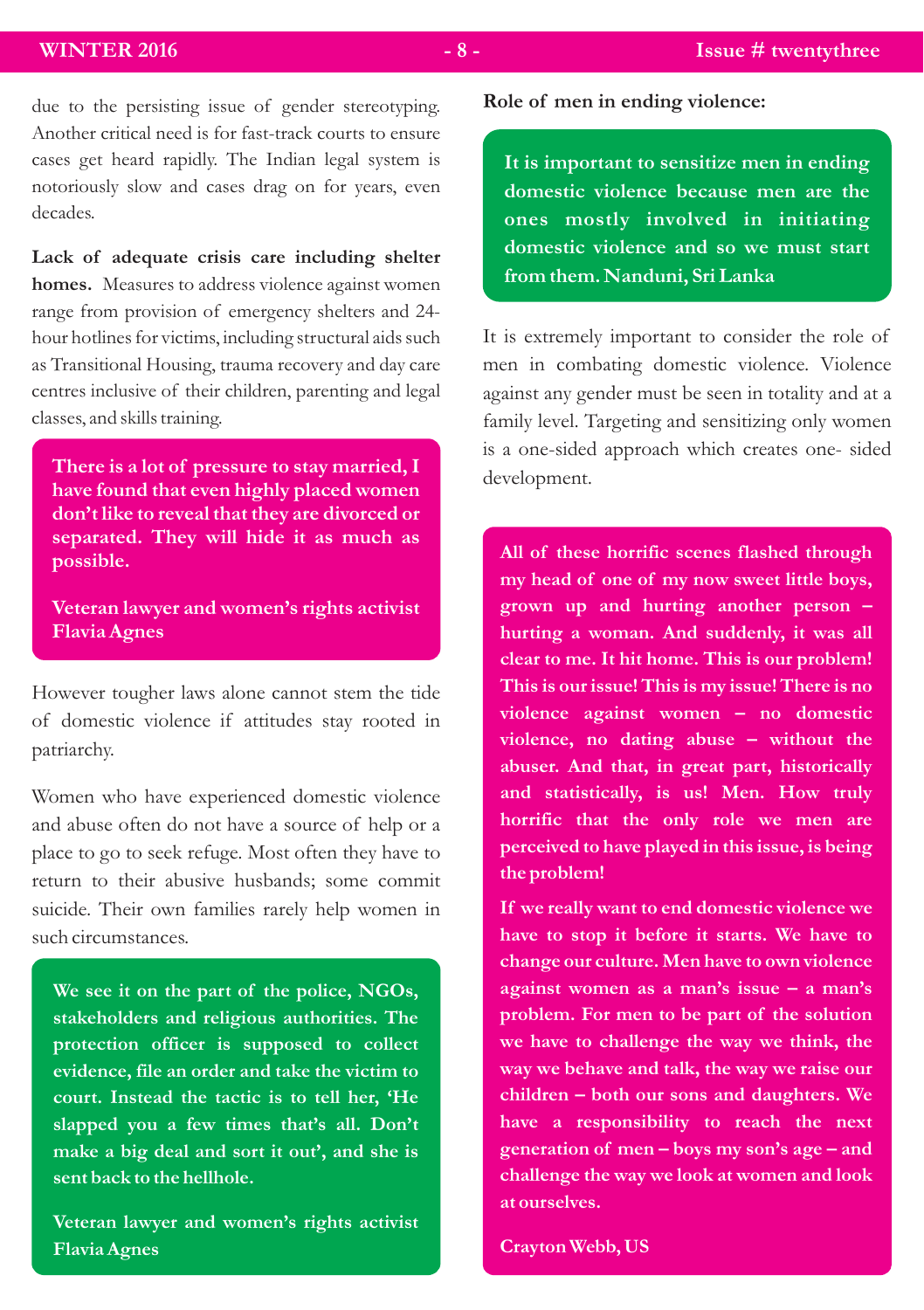

*Photo - Daniel Francis* 

**1.**Integrate GBV services in antenatal care clinics, through employing trained social workers and training health care providers dealing with pregnant women.

**2.** Train primary health care workers in screening of GBV cases and appropriate referrals and management.

**3.**Involve men in the sensitization and awareness process about GBV.

**4.**Provide training on life skills for youth and counselling sessions for teenage girls and boys.

**5.**Firmly implement laws against violence towards women and girls.

**6.**Involve domestic violence survivors at national and state level when making policies.

**7.**Strengthen and build resilience and capacities of individuals and survivors, creating positive models of women who overcame adversities to become the Champions and advocates for the cause.

**8.**Expand provision of adequate Shelter homes and

directory at district and block level so that immediate support at the time of crisis is in place.

**9.**Improve awareness of gender sensitization of judiciary, law makers and police officials.

**10.**Deal with mental health crises through clinical psychologists and through trauma care program centers.

**11.**Organize support group meetings for victims of GBV.

**12.**Provide reserved In-house facilities / inpatient care for survivors dealing with physical injuries, including those making suicide attempts.

**13.**No one sector working alone can effectively address the complex issue of gender-based violence. NGOs can provide critical services to victims, advocates can lobby for comprehensive legislation, businesses can provide jobs which reduce the vulnerability to violence, but only the government – particularly the criminal justice system – can hold offenders accountable for their crimes. The Justice Institute trains these sectors to work together collaboratively to protect current victims, prevent future victims, and end impunity for perpetrators (6).

**14.**Change the perception of society towards the value and dignity of women, treating them on par with their male counterparts.

#### **References:**

- **2.Gender Discrimination in India, 6 Major Causes,** Shuani
- **3.**Ncrb.gov.in. National Crime Records Bureau. 2013. Retrieved 2014-03-02 **4.**India tackles domestic violence. BBC News. 2006-10-27. Retrieved 3 March 2014.
- 
- **5.**Chowdhury, Renuka (26 October 2006). "India tackles domestic violence". BBC.

**6.**Voices against violence –the GBV global initiative, Public private partnership overview

**<sup>1.</sup>**US Strategy to respond to and prevent Gender based violence globally 2016 update ( pages 6 and 31)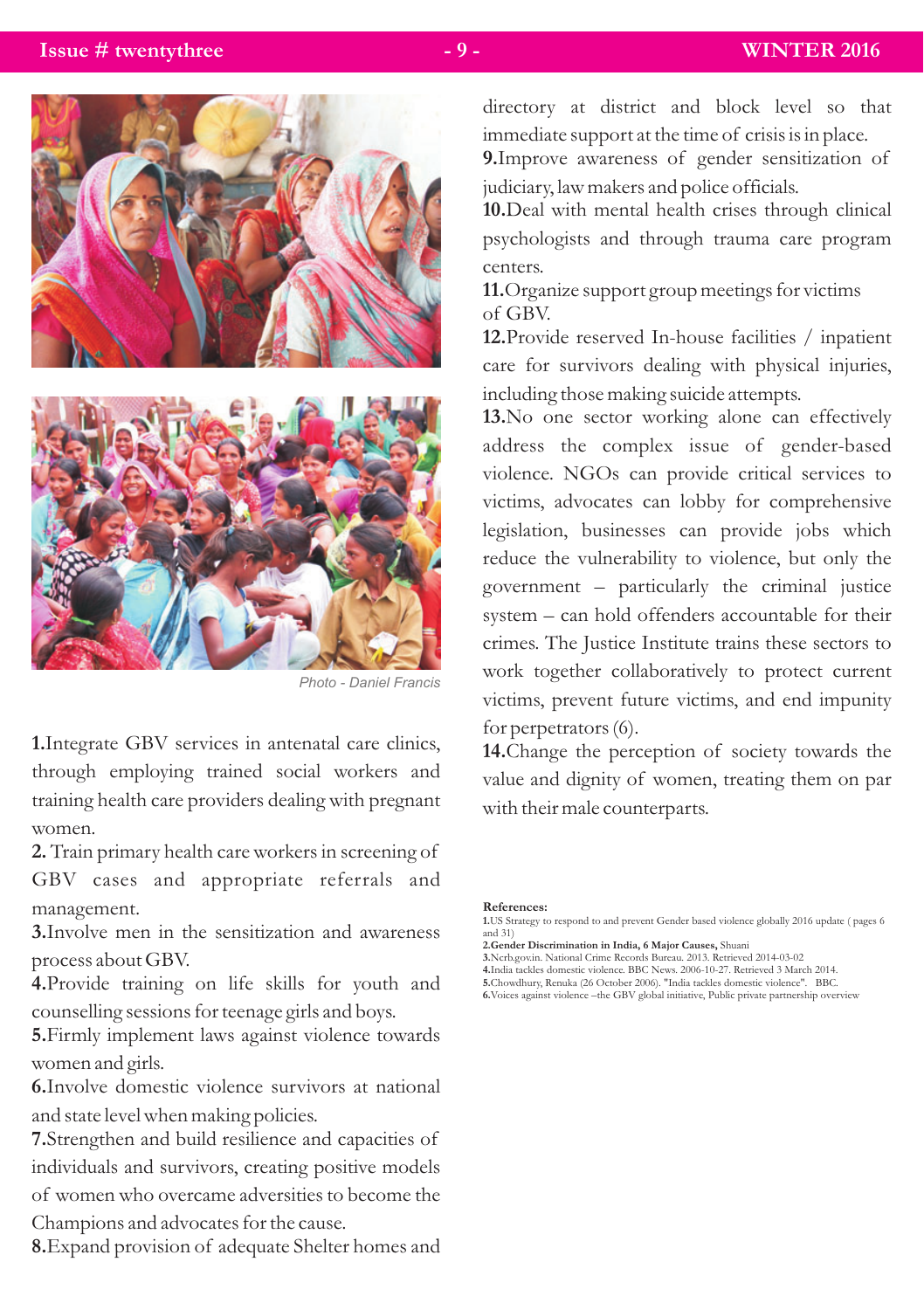# Success Story

## **from CHDP Fatehpur**

*Daniel Francis, Project Manager, Fatehpur*



*Women at the DM office with their applications Photo - Daniel Francis* 

Women's empowerment is a broad term and sometimes it is possible to deceive ourselves within the framework of activities. When a group of women from a Muslim community decided to do something about lack of a drinking supply, they went to the highest office in the district. The picture speaks for itself.

These eight women, members of the village committee, went to the DM and submitted their request for a new hand pump. Their request was granted not long after. In a community where women are excluded from a lot of decision making, this picture of them walking to claim their rights is a refreshing sight.

Neelam (name changed) got married in 2014 to a rich business man in Delhi. Her life was nothing short of horror. Neelam, barely 20, was badly treated within days after marriage. She was locked up, beaten and denied food at times. She continued to be at the receiving end of abuse until one day she went to the police. The matter was not resolved and the violence persisted. She then left her husband and returned to her home at Fatehpur. As advised by the project staff, Neelam registered her complaint with the probation officer in Fatehpur. She has since refrained from going back to her husband's place. Spreading awareness about the help available for women victims has been an important aspect of our work in gender.

A middle-aged man, after attending the first session of the couples' workshop, wanted his wife to attend the second session. Being convinced that women are no less than men, he encouraged his wife to sit on a chair, which is unusual. In a culture where women are subdued in every form, this little act goes a long way to show the impact of couples' workshops on the attitudes of men.

A girl was allowed to marry the man of her choice, without the traditional custom of arranged marriage. She was taken by her family to the temple where she was married in secret. The family did not reveal these details to the village folk as this would have invited social stigma for agreeing to their daughter's wishes. This decision, a rarity in the cultural context and contrary to the norm, demonstrates valuing opinions of girls and not forcing them against their wishes.



*Women and children in front of the DM office Photo - Daniel Francis* 

A very busy village engaged in brewing and sale of illegal liquor and gambling has a positive story to tell. Children and women, who are usually the only ones sober in the village, had decided to do something about the lack of electricity. They went to the DM office carrying placards demanding their right to electricity. Though not yielding much result, the initiative is commendable. Their followup visits continued while their men continued to languish under the influence of alcohol and gambling.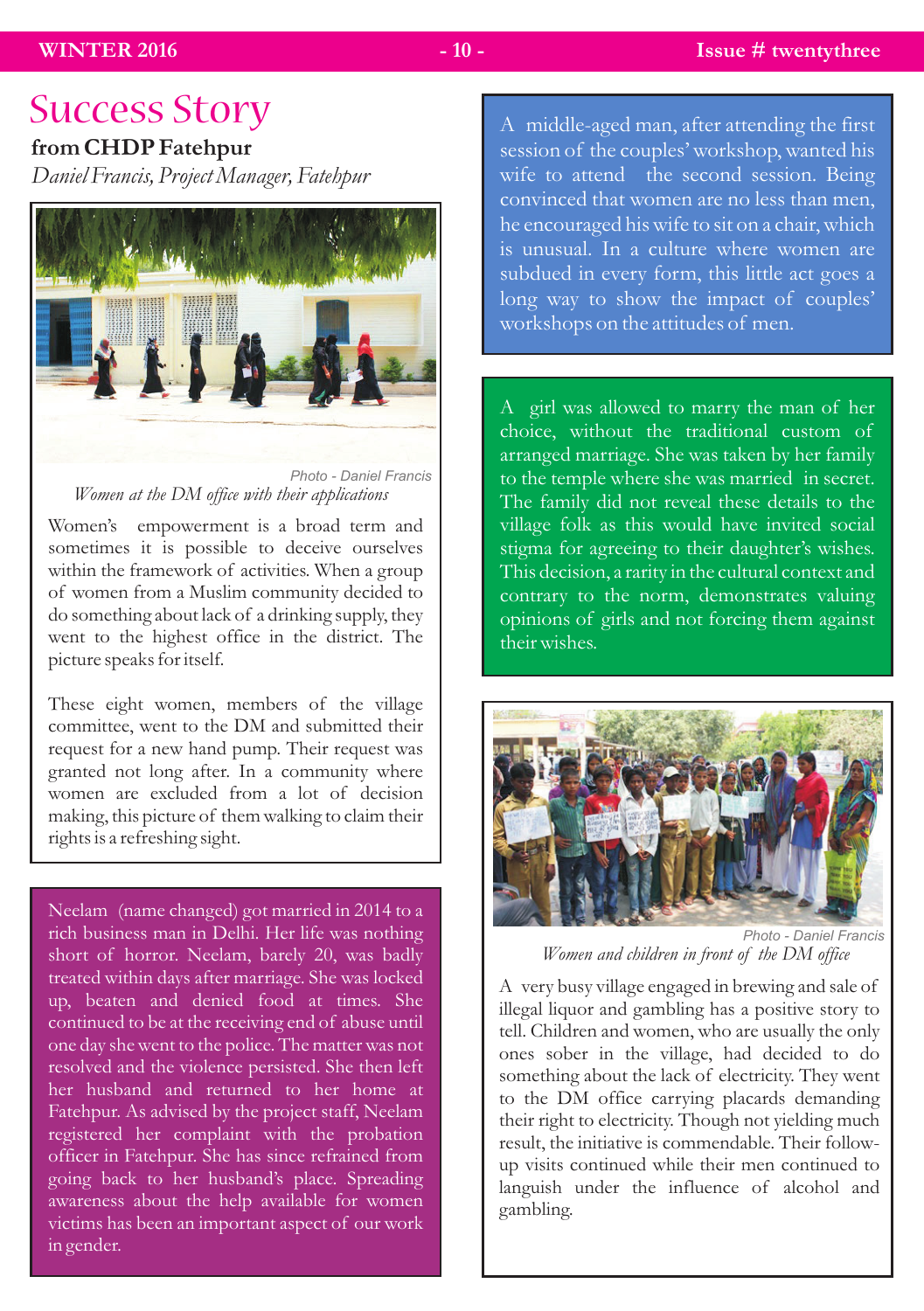# Violence against women

[ *Daniel Francis, Project Manager, Fathehpur* ]

he problem of violence against women in TIndia has increased markedly over the past few years. The Delhi incident surely effected the emergence of the issue but violence against women (VAW) has had a long prevalence in India. When taking a deeper look at the issue, the problem of VAW has its roots deep in the mindset of people. In a culture where wrong ideas are passed on from an early age, this problem is sure to propagate itself in ways and means that cannot be contained.

No culture in the world will identify as associated with violence against women, but discrimination against women? Yes. India is known for its skewed cultural ideas on gender.

Gender violence and gender discrimination are equally devastating. They have similar repercussions. A woman raped will not just experience physical trauma but serious mental, emotional and social trauma. Similarly, a girl given 1 less food and other resources than her brother will bear the physical consequences, and at the same time will struggle mentally and emotionally because of the discrimination involved. Not every woman in India will endure violence in her lifetime, but it's hard to imagine a woman who has not been discriminated against. Gender discrimination hence remains an 'acceptable' part of Indian society as it connects with the social, cultural and religious systems. Biased ideas are so engraved in people's minds that it seems very normal. Systems are hardwired and so standardized that it becomes impossible for people wishing to make a difference to do so without facing opposition.

Three reasons which may contribute to the

existence of the problem are:

**Hierarchical thinking-** Respect in relationships exists because of the hierarchy in it.

**Shame culture-** The culture of shame and silence shrouds every crime and keeps the issue subdued as much as the victim herself.

**Ritualistic traditions-** Indian culture is hardwired with traditions that are difficult to break away from to make a difference. Formal education has not brought about many great changes in this regard.

#### **The 'heart' of the issue**

Recently several discussions took place about how stringent laws would deter perpetrators of violence. Comparisons to corporal and other severe forms of punishments meted out to convicts in some countries were made and justified as to why the same should be practiced in India. The events after the Nirbhaya incident in December 2012 made some progress with regard to the law and the processes around it. More cases have emerged, which can be attributed to increased reporting. Increased reporting can be further attributed to change in the mindset concerning reporting of crimes against women. But the real question is can stringent laws deter violence against women? Can a change in judicial law change a behavior while the law in the heart remains rooted in biased and lopsided attitudes?

Given the enormous spectrum of problems a woman can face in this context, what can be a permanent solution to end or at least minimize it? I think the issue lies at the heart. Only a change of heart can fully bring about a gender neutral society much needed in the country. Some of the positive steps we made in our efforts were made with the help of couples' workshops. It was interesting to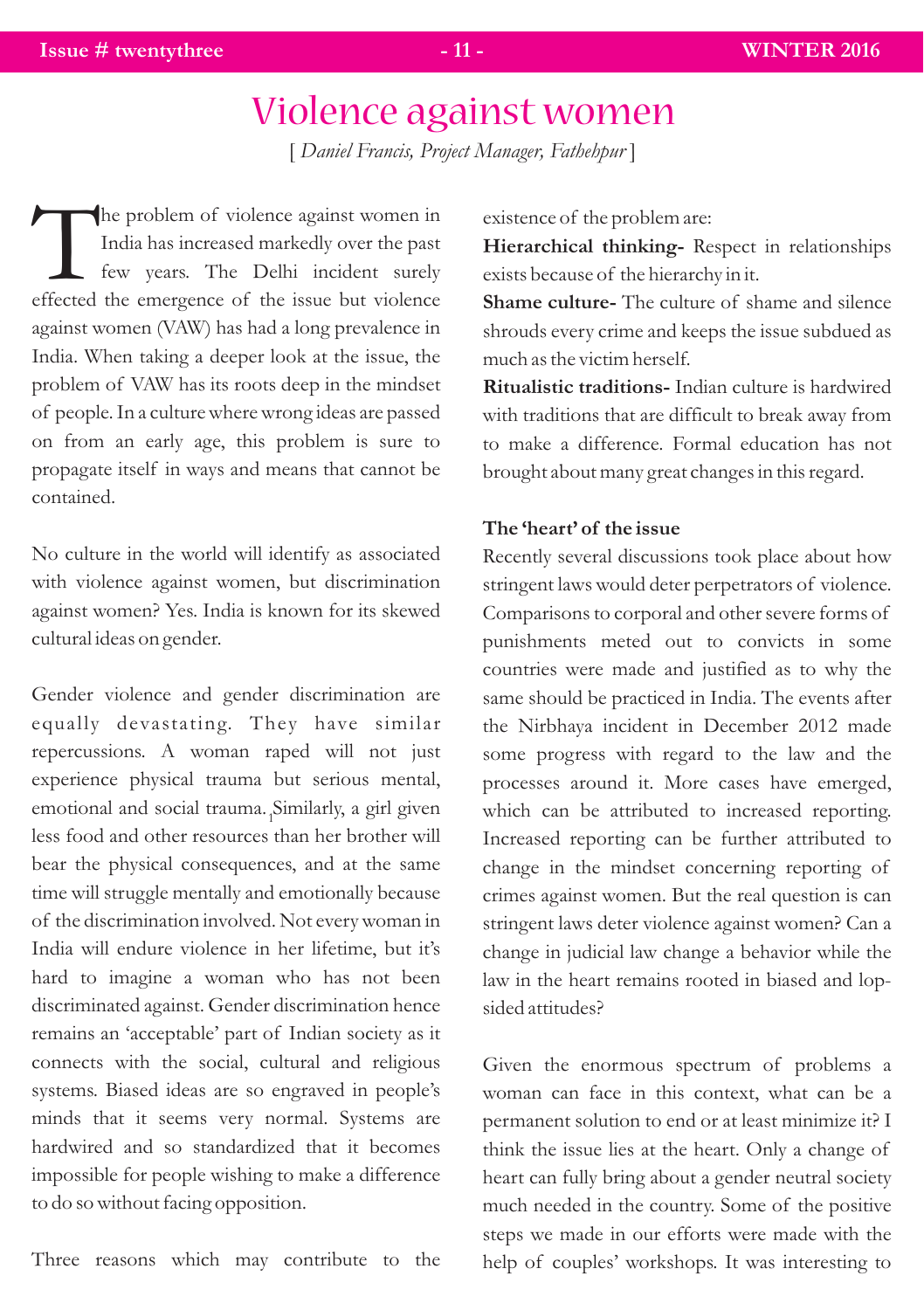note that most of the couples in our context did not have ideals about marriage.. And when ideals are nonexistent, the chances for violence to occur are far greater.

After one of our sessions on marriage, one couple's life changed for good. The man would no longer beat his wife because he learnt it was wrong. Our recent surveys reveal that women believe some violence is acceptable and even necessary when a wife makes a mistake. If basic knowledge on moral standards about gender and marriage aren't there, what then does the heart have anything to change for?

Aimed at changing attitudes and beliefs in gender, three approaches were considered in our work.

| Approach                              | Rationale                                                                                                                                                                                                                                                                                                                                                      | Intervention                                                                                                                                                                                                                                                           |
|---------------------------------------|----------------------------------------------------------------------------------------------------------------------------------------------------------------------------------------------------------------------------------------------------------------------------------------------------------------------------------------------------------------|------------------------------------------------------------------------------------------------------------------------------------------------------------------------------------------------------------------------------------------------------------------------|
| Sensitization                         | Sensitizing adolescents to gender<br>equality in the adolescent meetings.<br>Couple meetings to sensitize couples<br>on gender equality, family values, and<br>other gender related issues.                                                                                                                                                                    | Adolescents are the community<br>of tomorrow and hence interventions<br>are aimed at long-term perspective<br>changes in the community.<br>Family is the basic unit of society<br>■<br>where ideas and practices are passed<br>on to the next generation.              |
| Prevention                            | Community meetings with<br>government agencies to inform people<br>on accessing help and support for gender<br>based violence and family conflicts.<br>■ Use of media to advertise helpline<br>numbers.<br>Women and key community members<br>visit the police station.<br>Selection and training of individuals<br>to be gender focal persons in the village. | Prevention must involve<br>government and police help, and<br>awareness about these facilities can<br>help women in times of impending<br>violence.<br>Trained passionate individuals<br>ш<br>tackling violence can enable women<br>reach out for help when necessary. |
| Protection<br>of victims<br>and legal | Networking with women's welfare<br>agencies and special women protection<br>units and dissemination of information.<br>Helping women to file their<br>grievances for legal aid if situation<br>warrants.                                                                                                                                                       | Protection of victims is done by<br>■<br>state-run agencies and NGOs working<br>on the issue. Networking is a key step<br>for referral of cases.                                                                                                                       |

Of the above approach, sensitization consists of the key elements of transformative change. Gender violence and discrimination against women are deep issues that will require intense and prolonged grass-root level work. To abolish the practice of Sati, it took Raja Ram Mohan Roy almost 17 years of focused social actions and legal battles.

In the fight against VAW and gender inequality it could take several generations, but it has to start somewhere. Although it seems very challenging, we can take some hope from the efforts of people like Mohan Roy that change is possible – slowly, but surely.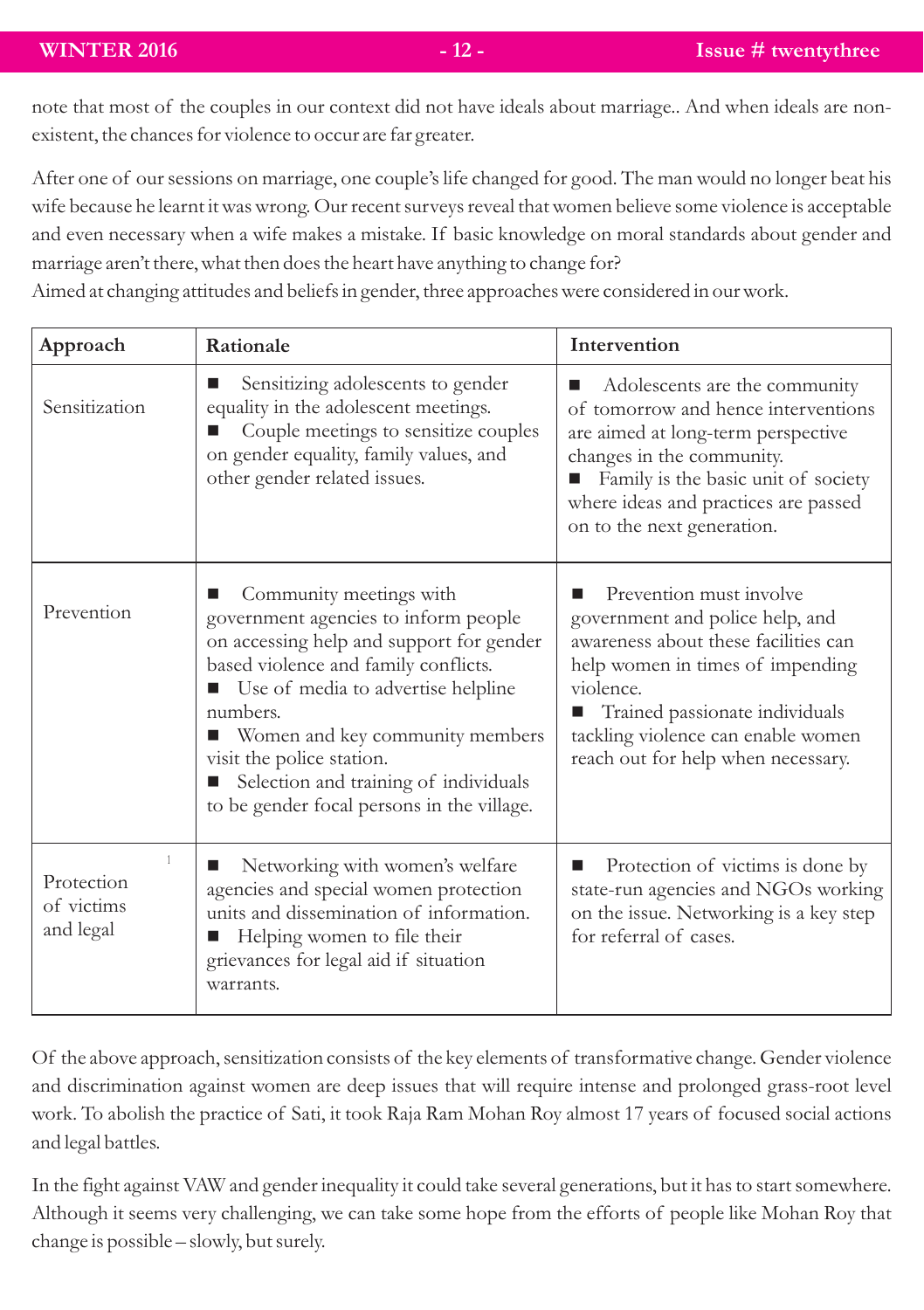#### **:: INTERVIEW ::**

# A telephone interview with Dr. Shishir Chandra Programme Manager, Sahayog, Lucknow

[ *(By Feba Jacob, Editor, Safar)* ]

**Safar-** *Could you please tell us about Sahayog's work with men and boys - its major initiatives?*

**Dr Shishir-** Sahayog is an NGO working since 1992 to promote gender equality and women's heath from a human rights framework, by strengthening partnership-based advocacy. We try to focus on values like equity, equality, participation, transparency and effectiveness across all the projects and programmes associated with Sahayog.

Working with boys and men: The idea of working with men and boys came in 2001. Our team got together and discussed that if gender violence is an issue in community where men are the key actors, we need to work with men on this issue. Thus we decided to work with men to sensitize them about gender equality. We hosted a network called MASVAW – Men's Action for Stopping Violence Against Women. This network, formed in 2002, includes men who believe that violence against women is not just a women's issue but part of a larger societal issue of patriarchal norms. Anyone can be part of this diverse group, but the principle requirement for joining is that they do not commit violence, and that if something happens around them they will take a stand and initiative to stop it. This could be through writing, opposing directly, helping people file a FIR, doing some policy advocacy, or sensitizing people.

We also started a campaign - HISAAB – Hinsa Sehna Bandh - to demand accountability and stop tolerating violence. Many civil society organizations, activists and academics in Uttar Pradesh along with the Women's Group and women's organizations joined us for the campaign. In earlier years it was in Uttarakhand and Uttar Pradesh, but later people from other parts joined us and we covered about 40 districts from 2002 to 2005.

**Safar-** *What are the key strategies adopted by your organization which can be considered as successful in dealing with this issue or in promoting gender equality or women's rights?*

**Dr Shishir-** As men are the perpetrators we need to work with them, and to do that we focus on their peer group. People are not violent at birth - violence is a learned behaviour, andit can be unlearned. We work with men and boys to change the violent behaviour. The upbringing and conditioning of the boys takes place in a patriarchal society where they are expected to be a bread winner or a leader. This patriarchal expectation not only affects women, but also men. So to work with men we need to challenge patriarchy, which is not an easy task. This whole idea is around the framework of human rights as gender equality is a human rights issue. Strategies:

**1.** Training – Residential and periodic training are provided for key potential leaders.

**2.** Campaign activities -Organized to generate mass awareness.

**3.** Research to identify new areas of work.

We also have large networks and alliances. Greater acceptance can be created only be sensitization. Handouts and other literature are produced for the leaders as well as the community.

**Safar-** *Based on your experience of working with men and boys, what are the key reasons they engage in violence?*  **Dr Shishir-** Well, the main cause of violence is the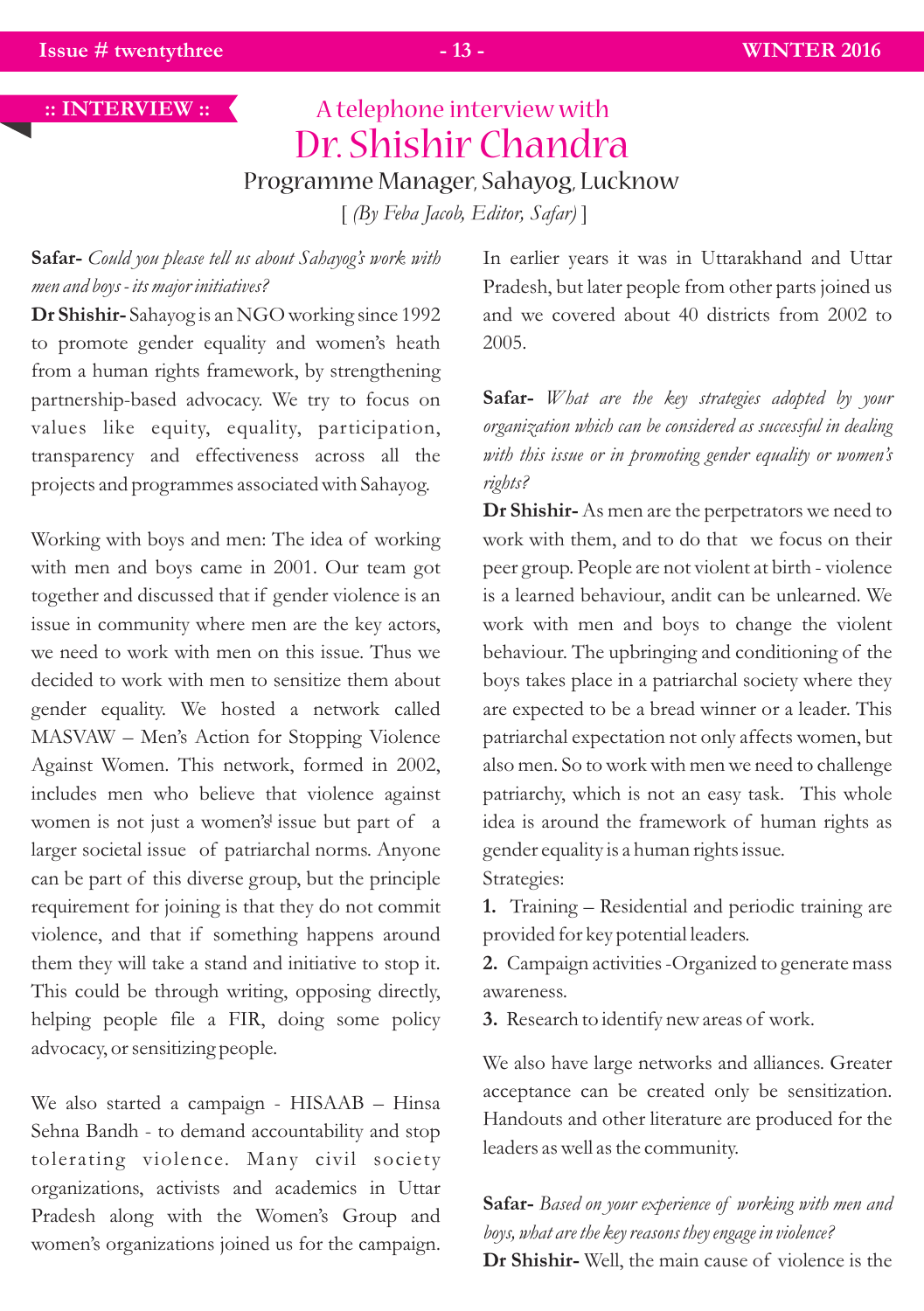unequal distribution of power in our patriarchal society with a system of gender hierarchy which discriminates against women.

### **Safar-** *Could you please share few examples of changes you've seen?*

**Dr Shishir-** Yes, we have many examples where people's lives were changed - where men started involving their wife in decision making. Men should understand the core issue and challenge the patriarchy. We need to work with men to develop greater sensitization.

After attending training, one person said he was shocked when the trainer asked him to assist his wife in the kitchen. But later he accepted that sharing and caring within the family and helping his wife with household chores changed their relationship, and they are happier now.

### **Safar-** *What are the key challenges faced while working with men and boys? How did you overcome these?*

**Dr Shishir-** Acceptance by them is the key challenge. Most of the men think that they are privileged by birth. Talking to them about sharing those privileges may develop some kind of insecurity among them. Society also has preconceived expectations about men. Sometimes society is not willing to accept a changed man and his masculinity is questioned.

Through community dialogues, group sessions in colleges and schools, street demonstrations, focused community level campaigns, and other IEC activities these issues can be addressed to a great extent. Forums of men who believe in gender equality are also helpful.

### **Safar-** *How effective are the existing policy and legal framework for the prevention of violence?*

**Dr Shishir-** The provisions of existing legislations are very strong to ensure prevention of violence, but the effective implementation of the same is the biggest challenge. There should be adequate budgetary provisions for establishing implementation mechanisms at various levels. In addition, there should be regular monitoring of the implementation process.

**Safar-** *What are the ideal roles and responsibilities of NGOs in ensuring gender equality or responding to violence?* **Dr Shishir-** Mainstreaming gender issues in every project is very important. We need to work with the men and boys in order to ensure gender equality and stop violence. Every organization should have a gender policy.

#### *Thank you so much Dr Shishir for your time and input.*



May the God of hope fill you with all joy and peace as you trust in him, so that you may overflow with hope by the power of the Holy Spirit.

*Romans 15:13*

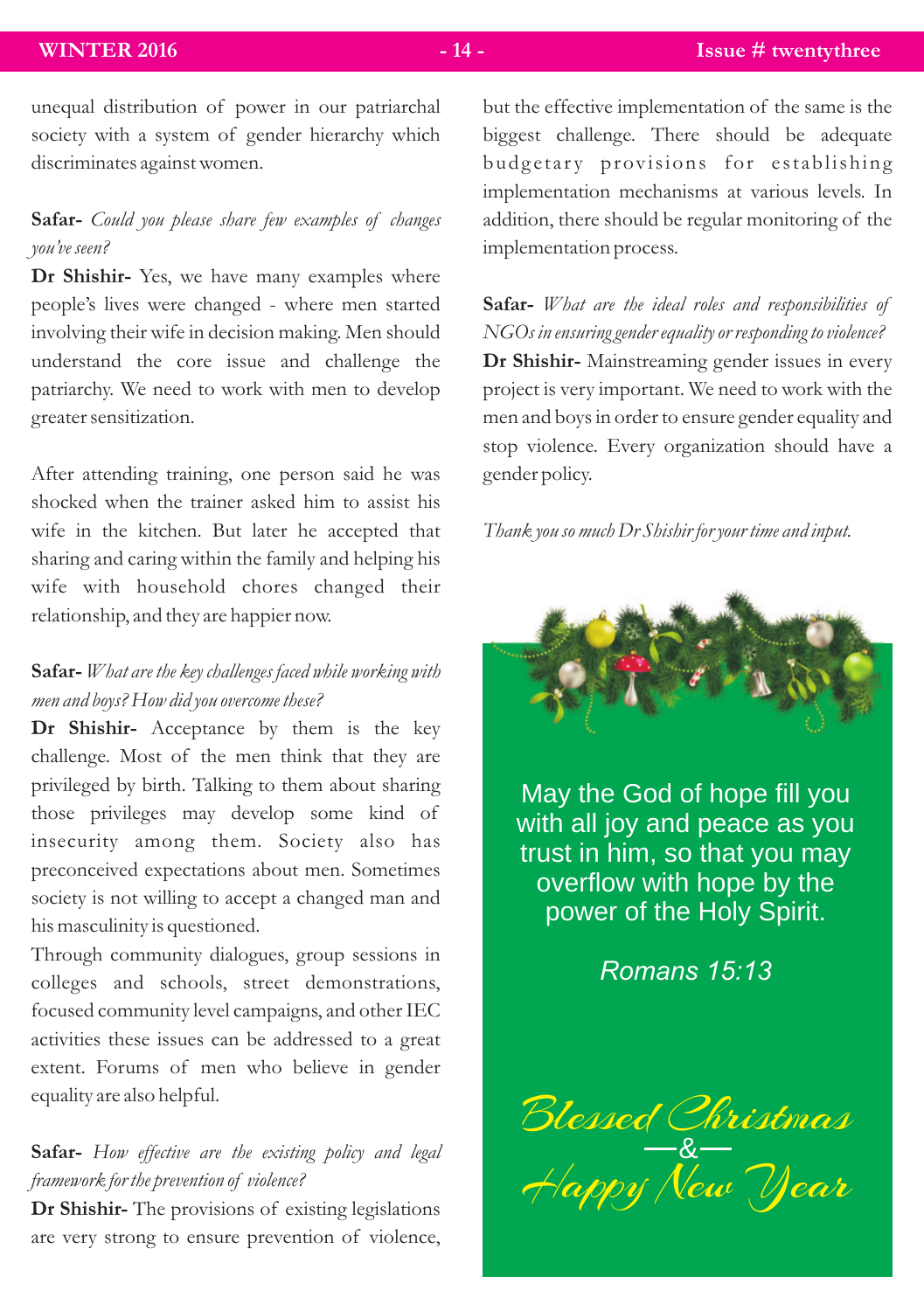# Domestic Violence and Advocacy

[ *Punita Kumar, Programme Manager, Advocacy* ]



*Photo - Daniel Francis* 

omestic violence is a topic of discussion which seems very biased, as we assume that it is perpetrated by men against women. 'Domestic violence in India includes any form of violence suffered by a person from a biological relative, but typically is the violence suffered by a woman by male members of her family or relatives.'

From a health perspective, studies have confirmed there is a broad relationship between violence and fertility. The study<sup>1</sup> suggests 'Domestic violence can be assumed to be associated with almost all social and behavioral aspects of fertility: efficacy, planning, self-esteem, husband-wife communication, structured objectives, knowledge of family planning methods, health seeking behavior, locus of control and value of the child. In the condition of empowerment women are more likely to share family concerns with their husband and are more likely to plan everything including family.' (A. K. Sharma & Niharika Tripathi, 2016). : I would like to mention not only marital violence but also the episodes of violence faced by people with a disability, children, and the elderly in the family. These people are not usually considered in discussions about domestic violence. The types of violence that they face vary; for example, children

may face more physical and verbal abuse, and elderly people may face emotional andfinancial abuse.. The core issue is that women, children and the elderly are equally vulnerable to violence in their domestic place called 'home'. A home which provides us with security, love and respect has become a centre of violence for many of us.

I advocate the implementation of the Domestic Violence Act not only to protect women, but also the equally vulnerable elderly and children.

Another important point is that since the Domestic Violence Act the number of divorces have increased. Many of us see the Act as a reason for the increase in divorces. But another way to look at it is that increasing numbers of divorces can be considered as a positive indicator for women's empowerment. Today more women take a stand against domestic violence because the law allows them to demand their rights.

The prevalence of domestic violence is very high and reporting of cases is still very low. The number of cases actually processed under the Domestic Violence Act is very low.

Domestic violence not only breaks the body; it breaks the soul of the individual. It takes the respect and dignity of a human being. It cracks the home and breaks the society. Episodes of domestic violence leave the people involved with psychological distress for their entire life.

http://www.academia.edu/7959171/Domestic\_violence\_and\_its\_impact\_on\_f 1 ertility\_behavior\_Evidence\_from\_Nationally\_Representative\_Household\_Surv ey\_Data\_in\_India